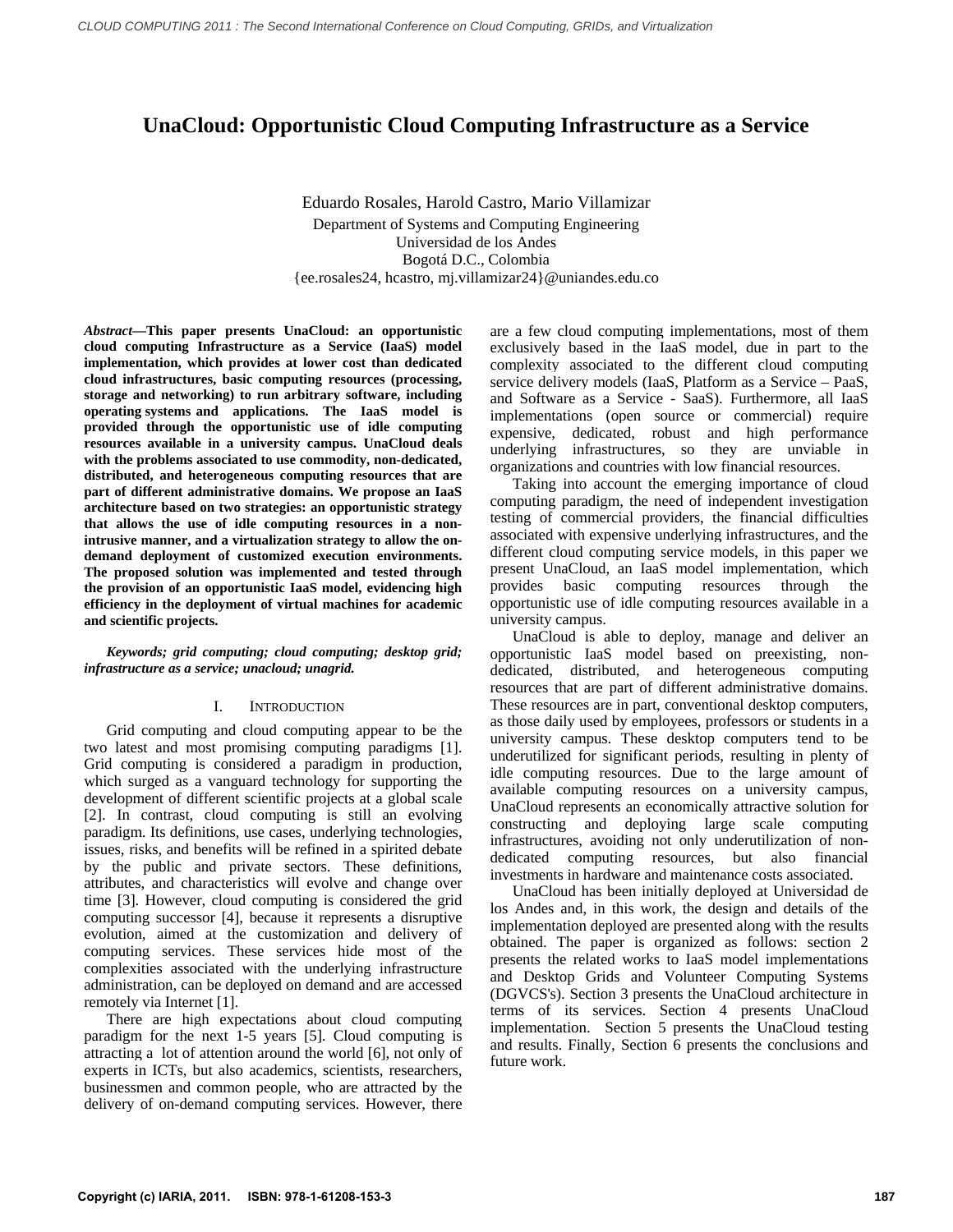## II. RELATED WORK

UnaCloud represents a convergence between cloud computing and DGVCS's. The service delivery model of the cloud computing paradigm is taken into account as an objective, mainly in relation to the IaaS model. The design aspects of the DGVCSs are kept into account as a mean to provide an opportunistic underlying infrastructure to support cloud computing services at lower cost. This type of convergence has been theoretically analyzed in [7], on the perspective of software engineering principles.

In the context of IaaS models, Amazon Web Services (AWS) [8] is considered a precursor because it is in productive use since 2006, offering basic processing and storage capabilities via Internet. Amazon Elastic Compute Cloud (Amazon EC2) [9] and Amazon Simple Storage Service (Amazon S3) [10] popularized a commercial IaaS model, based on a pay-per-use contract and the provision of resizable compute capacity in the cloud. The OpenNebula [11] project was the first open source tool that extended the benefits of cloud computing technologies to data centers and clusters, transforming physical infrastructures in virtual infrastructures of high flexibility and performance. Eucalyptus [12] is the first research-oriented open source software implementation that utilizes compute clusters in order to foster community research exploration of cloud computing systems. Nimbus [13] is an open source toolkit that allows transforming clusters into an IaaS model able to interoperate with grid computing conventional tools, including: Globus Toolkit, Sun Grid Engine (SGE) or PBS.

On the other hand, in the context of DGVCS's, the Worm [14] and Condor [15] projects are pioneers in the opportunistic use of homogeneous computing resources connected by LAN infrastructures. The GIMPS [16] and SETI@home [17] projects are characterized by their unique purpose, Internet scalability and the ability to leverage nondedicated, distributed and heterogeneous computing resources (at the hardware, system and administrative domain level).

 The Distributed.net [18] and BOINC [19] projects are characterized by an approach not limited to a unique purpose, being able to support multiple distributed scientific research projects. The last four projects described, are based on lightweight, portable and easy to install agents/clients that are continuously running as a background process in low priority, leveraging idle computing resources in a nonintrusive manner. Finally, projects like Bayanihan Computing. NET [20], OurGrid [21], Integrade [22] and UnaGrid [23], offer specialized support to cluster and grid computing initiatives with large processing demands, assuming the deployment of middleware and workload management systems to process multiple jobs. In the Nebulas project [24], different requirements and possible solutions to build customizable clouds (called Nebulas) using distributed voluntary resources are proposed; however, they are neither implemented, nor evaluated.

Unlike the commercial and academic IaaS model implementations, UnaCloud does not require large financial investments to purchase and maintain cluster architectures

composed by multiple nodes exclusively dedicated to the provision of the virtual machines resources. In contrast, UnaCloud uses a commodity and non-dedicated underlying infrastructure, implementing opportunistic design concepts broadly studied in the context of DGVCS's.

UnaGrid is the first on-demand opportunistic Desktop Grid [23]. It uses virtualization technologies to deploy Customized Virtual Clusters (CVC) based on an opportunistic underlying infrastructure. Due to the above, the UnaGrid infrastructure is able to support cloud computing service models, even though UnaGrid functionalities are currently focused on cluster and grid computing technologies.

To the best of our knowledge, our work is the first to analyze the prospect and performance of using an opportunistic underlying infrastructure to support an IaaS model.

## III. UNACLOUD ARCHITECTURE

UnaCloud began as a research effort to explore and obtain the innovative features and advantages of cloud computing paradigm. This effort is aimed at the provision of computing infrastructures for the development of e-Science projects and to support computing related activities. To achieve this, one of our most important limitations is the funds to purchase the dedicated computing resources required by all IaaS model implementations (even open source IaaS model implementations).

Therefore, the UnaCloud objectives require the extension of DGVCS's design concepts to provide an opportunistic underlying infrastructure able to support an experimental IaaS model at lower cost. In spite of the multiple problems related to use a non-dedicated infrastructure, functionalities included in UnaCloud are supposed to be similar to those available in conventional IaaS models. However the availability of the computing resources is dependent on the behavioral pattern of their currently owners, so it is normally not effective to ensure any type of QoS or SLA. Thus, UnaCloud works on a best-effort basis.

UnaCloud architecture is based on the integration of an information system with an underlying computing infrastructure, that is, a Web portal capable of coordinating information and communications on opportunistic infrastructures to provide basic computing services, operating systems and applications through a cloud computing IaaS model. The UnaCloud architecture overview is illustrated in Fig. 1.

As shown in Fig. 1, there are four types of UnaCloud users. An IaaS user demands the IaaS model without specifying the deployment location. IaaS users access the UnaCloud Web interface to customize and/or deploy virtual machines with general-purpose configurations (e.g., virtual machines used to support academic activities). Grid users demand IaaS model specifying the deployment location on specific underlying infrastructure computers. Grid users access the UnaCloud Web interface to customize and/or deploy suitable execution environments for e-Science applications (e.g., cluster, grid or cloud computing environments). IaaS-Grid users can take any of the above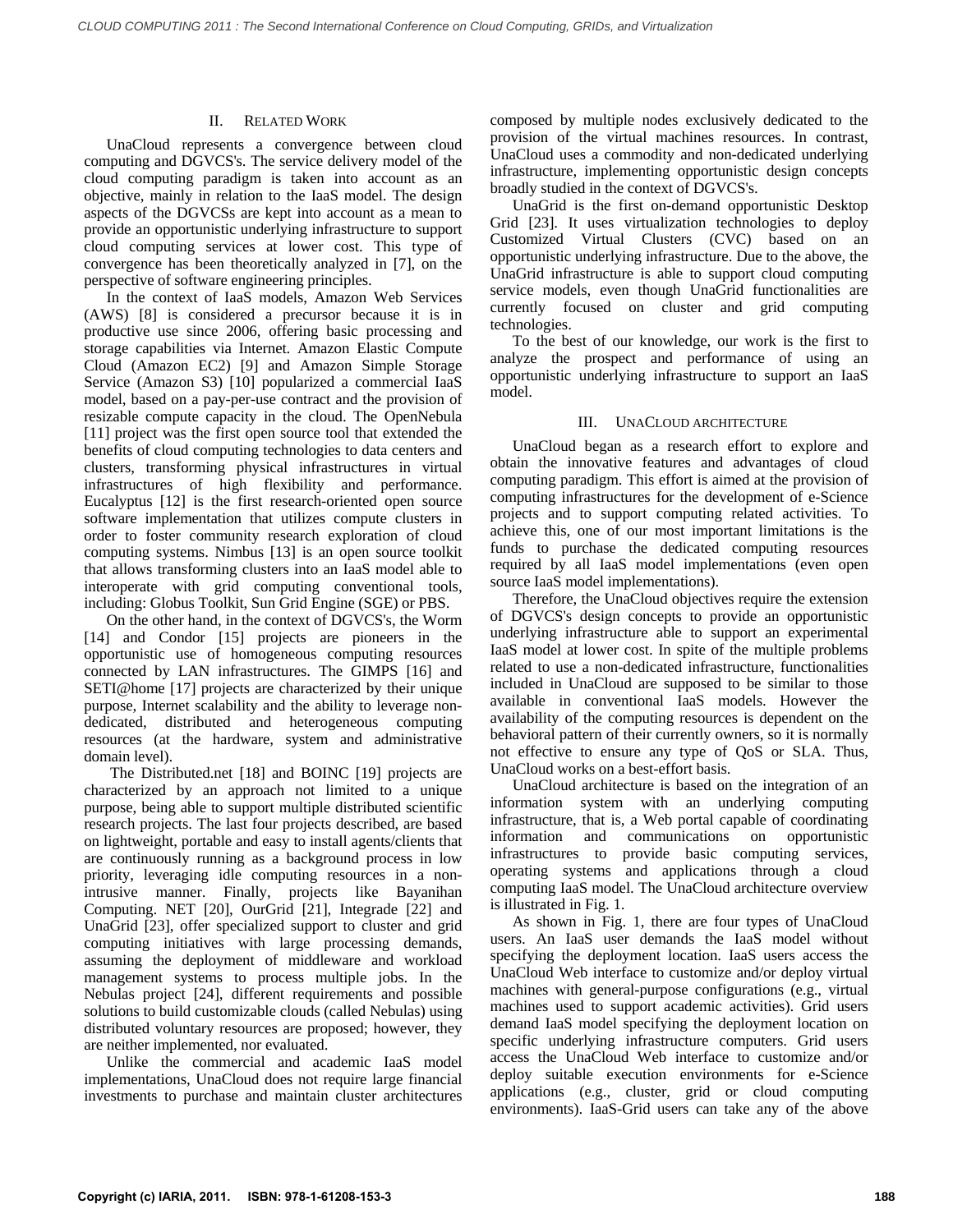roles. Additionally, Administrators access to all available Web interfaces, with all privileges and get exclusive access to administration services.



Figure 1. UnaCloud architecture overview.

UnaCloud architecture is divided into two main components: UnaCloud Server and UnaCloud Client. These components are implemented using open source and loose coupling information and communication technologies, which promote the UnaCloud interoperability and extensibility, and are appropriated to the special conditions of a commodity opportunistic underlying infrastructure.

### *A. UnaCloud Server Architecture*

UnaCloud Server is a Web application whose main function is to provide an entry to all UnaCloud services, including the provision of customization, deployment, access, management and monitoring interfaces. As shown in Fig. 2, UnaCloud Server is composed of three layers:

- *Interface layer*: is a Web portal that supports a user Web Interface (WI), which supports the presentation for accessing and consuming all available UnaCloud services. This interface provides an IaaS model based on self-service. This layer is also responsible for managing the user information, including secure access through authentication and authorization mechanisms. The Web portal is available via Internet and so, can be accessed using any Web browser.
- *Core layer*: is responsible for processing all user requirements and deliver solutions in the form of UnaCloud services. The first service supported is the Customized Environment Manager (CEM), which processes and prepares orders related to all of customization settings (made through WI), including availability verifications of the computing resources. The availability verifications are performed through a virtual and physical resources information database that is managed by a service named Persistence Manager (PM). PM is also responsible for managing the operations used to provide basic IaaS traceability reports. The next core layer service is Virtual

Machine Manager (VMM), which works in conjunction with PM to manage the virtual machine information. VMM is also responsible for preparing hypervisor orders to operate all the IaaS virtual machines, including: start, stop, restart and monitor operations. Finally, Physical Infrastructure Manager (PIM) service, works in conjunction with PM to manage the physical machines information. PIM is also responsible for preparing operating system orders to operate the entire underlying infrastructure, including basic operations such as: turn off, restart, logout and monitoring.



Figure 2. UnaCloud server architecture.

 *External layer*: is responsible for managing the communication services on the server side to deliver all the UnaCloud Server orders to the UnaCloud Clients. The first service supported is Server Communication Manager (SCM), which supports the connection, disconnection and message passing between UnaCloud Server and UnaCloud Client. SCM works in conjunction with Server Security Manager (SSM) service, which is responsible for managing the security schema in communications, including confidentiality and non-repudiation mechanisms.

## *B. UnaCloud Client Architecture*

UnaCloud Client is a lightweight, highly portable and easy to install client which is installed and run directly on the underlying opportunistic infrastructure. This Client is based on the design concepts of agents/clients implemented on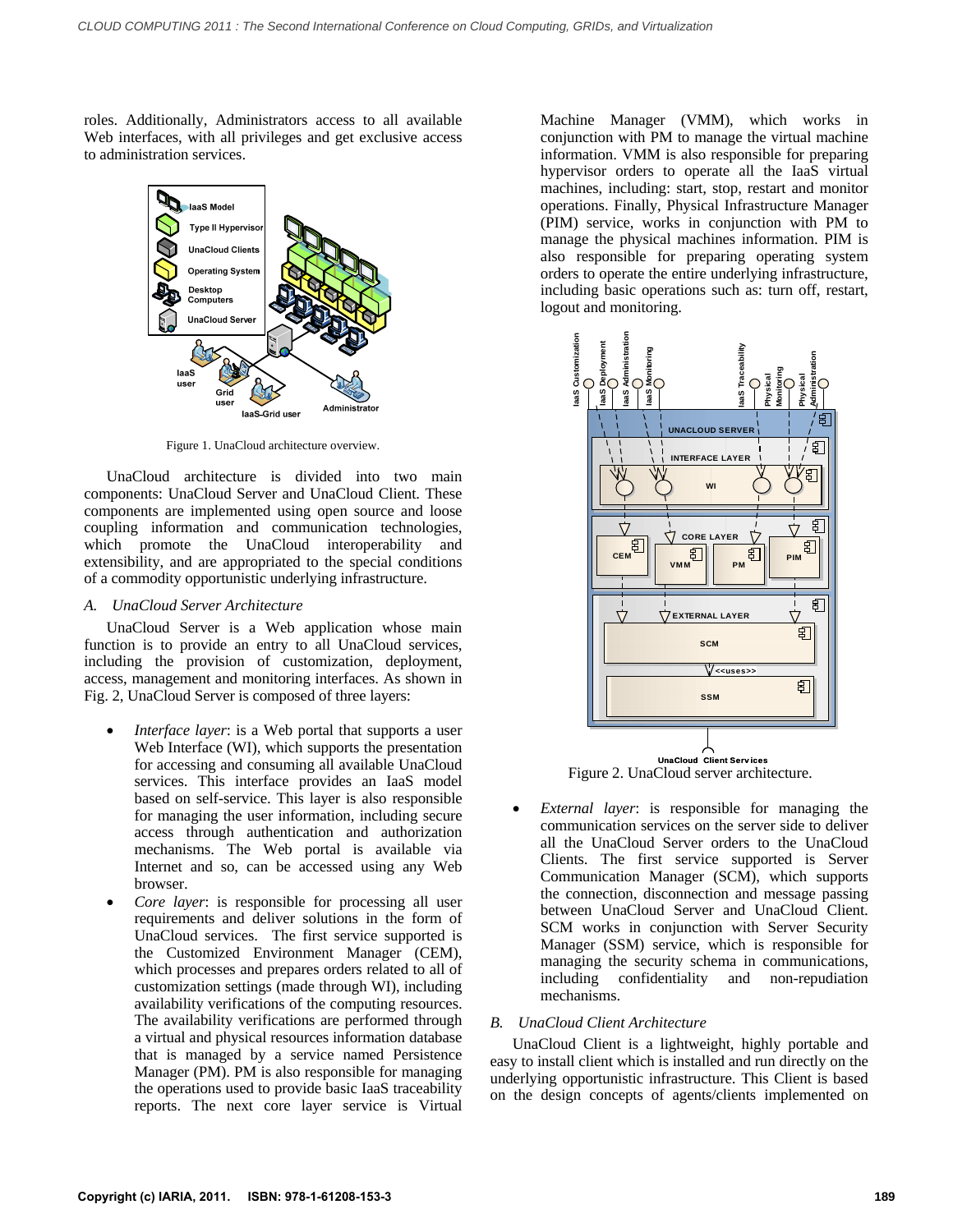DGVCS's such as: GIMPS, Distributed.net and SETI@home (studied in Section 2). These design concepts proposed the execution of background and low priority processes to use idle computing resources in a non-intrusive manner. UnaCloud Client incorporates these concepts, but apply them to the virtual machine execution processes, facilitating not only the deployment of an opportunistic IaaS model, but also the continuous and optimized utilization of the underlying infrastructure in a time-sharing hardware model.

UnaCloud Client is responsible for receiving and processing all of UnaCloud Server orders to provide a dynamic and on-demand IaaS model. To achieve this, as shown in Fig. 3, UnaCloud Client is composed of two layers:



Figure 3. UnaCloud client architecture.

- *External layer*: is responsible for managing the communication services on the client side. The first service supported is Client Communication Manager (CCM), which supports the connection, disconnection and message passing between UnaCloud Client and UnaCloud Server. CCM works in conjunction with the Client Security Manager (CSM) service, which supports confidentiality and non-repudiation mechanisms for secure message passing.
- *Core layer*: is responsible for attending and meeting UnaCloud Server orders through local operating system and hypervisor invocations. The first service supported is Context Manager (CM), which is the counterpart in the client of CEM, and is responsible for adapting the virtual machine execution context to all of customization settings required by an end-user through WI. The next service is Local Executor Manager (LEM), which executes multiple commands using invocations to the local operating system services. LEM executes all commands

required to meet the orders sent by VMM and PIM from the UnaCloud Server side. The next service is Hypervisor Manager (HM), which executes multiple commands using invocations to the local hypervisor. HM executes all commands required to meet the orders sent by VMM from the UnaCloud Server side. Finally, Monitoring Manager (MM) service is responsible for monitoring the state of CPU, RAM and SWAP memory, hard disk, network and operating system variables on the physical machine where UnaCloud Client is running.

UnaCloud Client can be installed on any desktop computer or server using Windows, Linux or Mac operating systems. It supposes a horizontal scaling model, based on the easy aggregation of single desktop computers or entire computer laboratories.

# IV. UNACLOUD IMPLEMENTATION

To meet UnaCloud objectives, its implementation of an opportunistic IaaS model is able to provide the following services:

- *IaaS customization*: UnaCloud allows the customization of execution environments through five settings: software, hardware, quantity, location (optional) and time. Software settings allow customizing the type of operating system, its version and all applications installed on it, after the deployment new applications can be installed on the VMs. Hardware settings allow customizing hard disk and RAM memory sizes, and the CPU cores number. Quantity setting allows choosing the instances number to deploy. Location setting allows choosing the IaaS model deployment location on specific underlying infrastructure computers. The last setting only applies to Grid users who desire to optimize and document the use of the opportunistic infrastructure. Finally, time setting allows configuring the IaaS execution time. For users who want to skip the full IaaS customization process, settings only involve the selection of the IaaS deployable image name, the instances number to deploy, the location (only for Grid users) and the execution time of the deployment.
- *IaaS deployment*: UnaCloud allows the on-demand deployment of the execution environments, customized in the previous service. The IaaS deployment includes the provision of necessary data for its remote access, using standard mechanisms such as: Remote Desktop, VNC or SSH. The remote access data provided includes: the virtual machine name and IP address, the remote access mechanism name and port and, the guest operating system root user and password (UnaCloud deliver virtual machines with root privileges).
- *IaaS administration*: UnaCloud allows operating virtual machines, including basic operations such as start, stop, restart, change execution time and monitoring.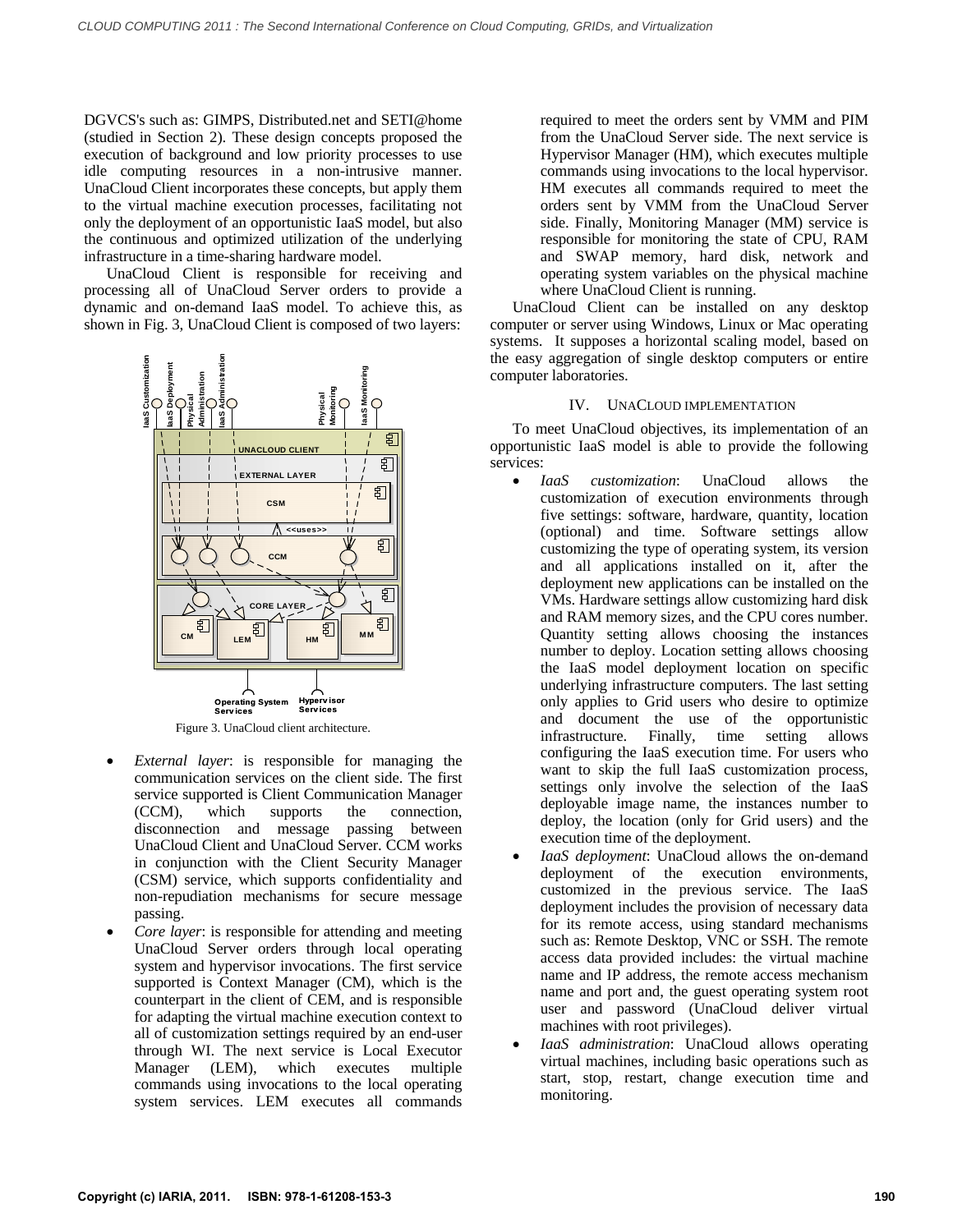- *IaaS traceability*: UnaCloud allows checking the IaaS model traceability at user level. UnaCloud delivers a basic report that includes information associated with deployed virtual machines, the underlying infrastructure used on the deployment, IaaS customization settings chosen by the UnaCloud user and the execution period selected.
- *Physical infrastructure administration*: UnaCloud allows operating physical machines that compose the underlying infrastructure, including basic operations such as: turn off, restart, logout and monitoring. This functionality is only available for administrators.

### V. UNACLOUD TESTING AND RESULTS

UnaCloud Client has been deployed in three computer laboratories (Waira I, Waira II and Alan Turing) at Universidad de los Andes. Each laboratory has 35 computers with Intel Core 2 Duo (1.86GHz) processors, 4GB of RAM and Windows XP as their main operating system. In addition, UnaCloud Server was deployed on a virtual machine running on a server, which is located in the data center (for availability reasons) of the Department of Systems and Computing Engineering. As illustrate in Fig. 4, the networking infrastructure is based on three switches and a multilayer switch interconnected via a GigE LAN.



Figure 4. UnaCloud deployment.

UnaCloud Client runs only one virtual machine per desktop computer, mainly to avoid resource competition between virtual machines. Due to the fact that the opportunistic underlying infrastructure is not capable of type I hypervisors, the virtualization operations request the assistance of type II hypervisors suitable for desktop computer based on x86 architectures. Due to the above, each desktop computer has installed the VMware Workstation type II hypervisor, which assists the virtual machines operations to deploy the opportunistic IaaS model. All hypervisor services are accessed through the VMware platform with VIX libraries.

## *A. Cloud evaluation*

As show in Fig. 4, in order to test the UnaCloud services for Grid users, some grid computing components were used, including a master node that has assigned two CPU cores

and 2GB of RAM memory, and 35 slave nodes that have assigned two CPU cores and 1GB of RAM memory. This virtual infrastructure supports the e-Science experimentation of the Department of Biological Sciences, which is developing projects that analyze the coffee, cassava and potatoes genome, to improve production affected by biological organisms [25], [26] and [27].



Figure 5. UnaCloud IaaS located deployment.

As illustrate in Fig. 5, the virtual infrastructure deployment was assisted by UnaCloud following an IaaS located deployment. Grid users deployed the 35 grid slave nodes in about 7 seconds. The average time that each virtual machine took in parallel to load the guest operating system (Debian 4) and to enabling network services (to be accessed via SSH) was approximately 4 minutes, time in which a slave is ready to receive jobs from its cluster master.

As show in Fig. 4, in order to test the UnaCloud services for IaaS Users, some IaaS virtual machines were used, including software development and data mining, customized execution environments. This virtual infrastructure supports the academic activities of students of the Department of Systems and Computing Engineering. As illustrate in Fig. 6, the virtual infrastructure deployment was assisted by UnaCloud following a non-located IaaS deployment. IaaS users deployed 70 virtual machines in about 13 seconds. The average time that each virtual machine took in parallel to load the guest operating system (Windows XP) and to enabling network services (to be accessed via Remote Desktop) was approximately 5 minutes.



Figure 6. UnaCloud IaaS non-located deployment.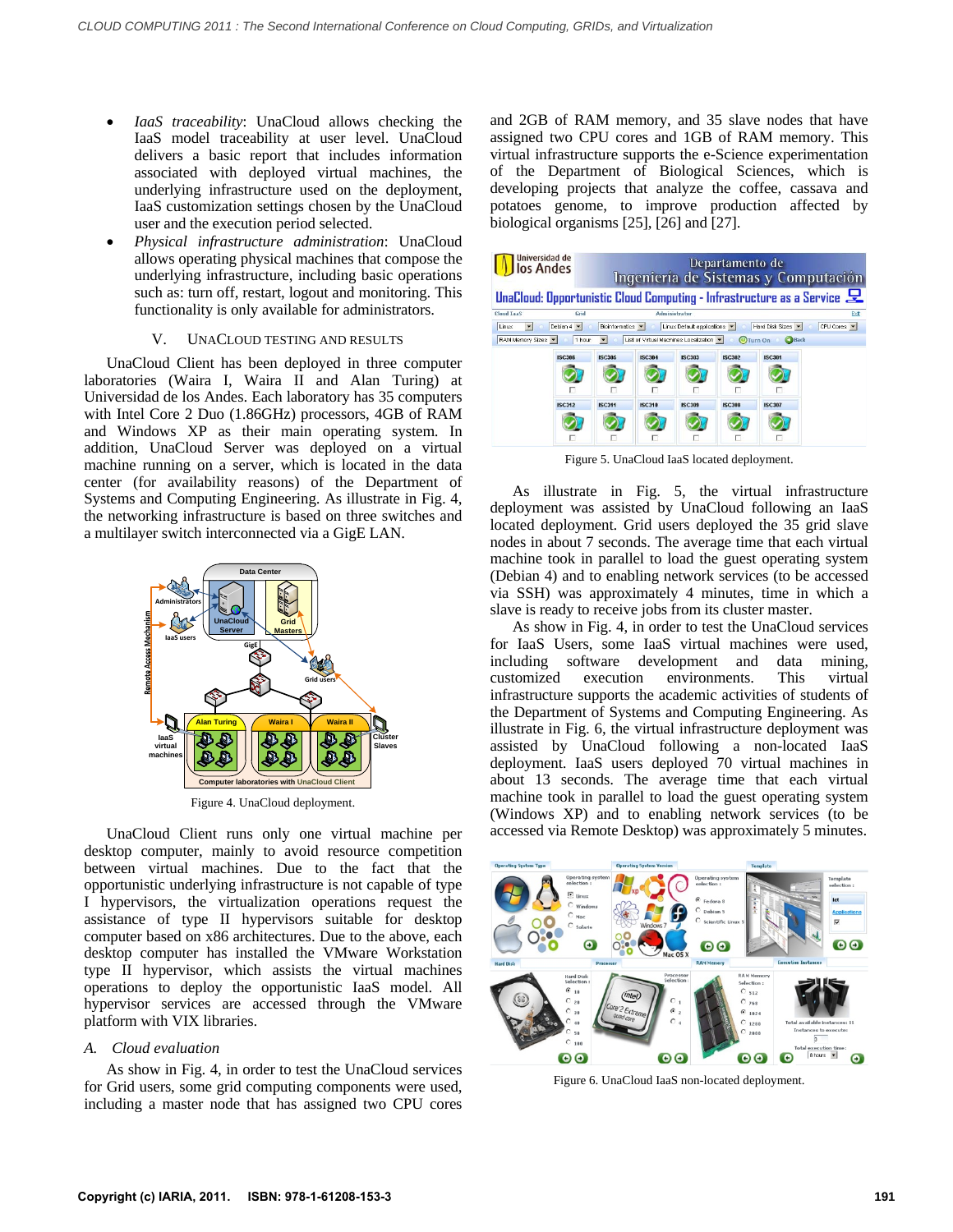Both case studies demonstrate how UnaCloud provides an opportunistic IaaS model and validates all of its services. The validation process shows that UnaCloud incorporates relevant features in the cloud computing context. These features are summarized in Table 1. As mentioned before, concepts like SLA or QoS are not part of the UnaCloud initial scope.

TABLE I. UNACLOUD CLOUD COMPUTING FEATURES

| <b>Feature</b>                            | <b>Description</b>                                                                                                                                                                                                                                    |  |  |  |
|-------------------------------------------|-------------------------------------------------------------------------------------------------------------------------------------------------------------------------------------------------------------------------------------------------------|--|--|--|
| Usability                                 | UnaCloud provides Web interfaces, whose<br>operation is almost intuitive, requiring basic IT<br>knowledge.                                                                                                                                            |  |  |  |
| Self-service                              | UnaCloud users can unilaterally consume basic<br>computing resources on a self-service model.                                                                                                                                                         |  |  |  |
| <b>Broad</b><br>network<br>access         | UnaCloud provides basic computing services<br>that are available over the network and are<br>consumed through standard secure<br>remote<br>access mechanisms.                                                                                         |  |  |  |
| On-demand<br>services<br>customization    | provides<br>services<br>customize<br>UnaCloud<br>to<br>execution environments required on demand by<br>the end-user. This customization is able to meet<br>large scale computational requirements.                                                    |  |  |  |
| Time-sharing<br>hardware                  | UnaCloud incorporates an opportunistic strategy<br>that allows the use of idle computing resources<br>in a non-intrusive manner. This strategy allows<br>simultaneous opportunistic use of the<br>the<br>underlying infrastructure by multiple users. |  |  |  |
| Virtualization                            | UnaCloud uses a virtualization strategy to allow<br>on-demand deployment and assign of<br>the<br>customized execution environments.                                                                                                                   |  |  |  |
| Scalability                               | UnaCloud uses an opportunistic commodity<br>horizontal scaling infrastructure and is based on<br>a private cloud deployment model.                                                                                                                    |  |  |  |
| Interoperability<br>and<br>loose coupling | UnaCloud is based in loose coupling and<br>interoperability services that can operate over<br>highly heterogeneous, distributed and<br>non-<br>dedicated infrastructures.                                                                             |  |  |  |
| Extensibility                             | UnaCloud is based in open source tools, broadly<br>diffused in order to facilitate its extensibility.                                                                                                                                                 |  |  |  |
| Delegated<br>administration               | UnaCloud hides the underlying infrastructure<br>complexity to end-users and provides services to<br>support common administration tasks.                                                                                                              |  |  |  |
| Security                                  | UnaCloud uses authentication, authorization,<br>confidentiality and non-repudiation mechanisms<br>to secure the IaaS model deployment.                                                                                                                |  |  |  |
| Measured<br>service                       | UnaCloud records and reports the IaaS model<br>traceability at user level.                                                                                                                                                                            |  |  |  |

#### *B. Performance degradation perceived by the owner user*

In order to analyze the performance impact perceived by resource owners due to the simultaneous execution of the virtual machine as a background and low priority process, three tests were performed. In the first tests we evaluated the performance when a virtual machine executes intensive processing applications. To achieve this, the execution of a CPU intensive application was performed by the resource owner, using three different environments: without executing the virtual machine in background and executing the virtual machine (making intensive use of processing) having one core and two cores assigned, respectively; the results of the tests are shown in Table 2. The results show that the execution of the processing virtual machine in background affected the performance perceived by resource owners by less than 1%.

TABLE II. CPU PERFORMANCE IMPACT

| <b>Environment/Test</b> | <b>Task Completion Time (seconds)</b> |        |        |        |  |
|-------------------------|---------------------------------------|--------|--------|--------|--|
|                         | Test 1                                | Test 2 | Test 3 | Test 4 |  |
| Without VM              | 53.94                                 | 81.01  | 108,05 | 134.99 |  |
| With a VM (1 Core)      | 54.16                                 | 81.42  | 108.39 | 135,58 |  |
| With a VM (2 Cores)     | 54.21                                 | 81,46  | 108,58 | 135,60 |  |

In the second set of tests, the performance impact on the resource owners was evaluated when they execute storage intensive applications (I/O). To achieve this, file compression operations of different sizes were executed by resource owners. These tests were executed within the same environments as the first tests and the results are shown in Table 3. The results evidence a low impact, less than 3%, in the performance perceived by resource owners. It is justified in the operating systems default mechanisms to manage the local processes priority. These mechanisms ensure computing resources to higher priority processes, while dynamically reducing the computing resources allocated to lower priority processes. The third tests confirm this fact.

TABLE III. I/O PERFORMANCE IMPACT

| <b>Environment/Test</b> | <b>Task Completion Time (seconds)</b> |                  |                |                |  |
|-------------------------|---------------------------------------|------------------|----------------|----------------|--|
|                         | Test 1<br><b>200 MB</b>               | Test 2<br>500 MB | Test 3<br>1 GB | Test 4<br>2 GB |  |
| Without VM              | 104.10                                | 259,85           | 521.16         | 1041.42        |  |
| With a VM (1 Core)      | 105.66                                | 262.43           | 526.63         | 1060.75        |  |
| With a VM (2 Cores)     | 106,02                                | 263,03           | 527,06         | 1063,07        |  |

A third set of tests were executed in order to monitoring the processor usage from both the resource owner processes, and the background and low priority virtual machine processes, which had two CPU cores assigned. Intensive processing tasks were executed within both environments. The results are shown in Fig. 7.

In the test, after measuring CPU usage with no virtual machine running, we initiate (time 3) a virtual machine using nearly 50% of the CPU, and at 5, we increase its computational requirements to nearly 100%. We then modify the CPU need from the resource owner. Between 7 and 8 the resource owner demands a 50% of the CPU and the virtual machine load automatically decreases to 50%. Between 9 and 10 the resource owner increases the consumption to about 100% and the virtual machine automatically reduces their consumption to a minimum. Between 11 and 12 the resource owner goes back to a 50% demand, and after 12, the resource owner leaves the physical machine.

The results show that the virtual machine only consumes idle processor cycles, or all cycles in the case of a fully available resource (not temporarily used or a dedicated resource). This fact guarantees a very low impact on the performance perceived by the resource owners. Based on the tests results, we conclude that virtualization and opportunistic strategies incorporated in UnaCloud represent a non-intrusive solution for deploying large scale virtual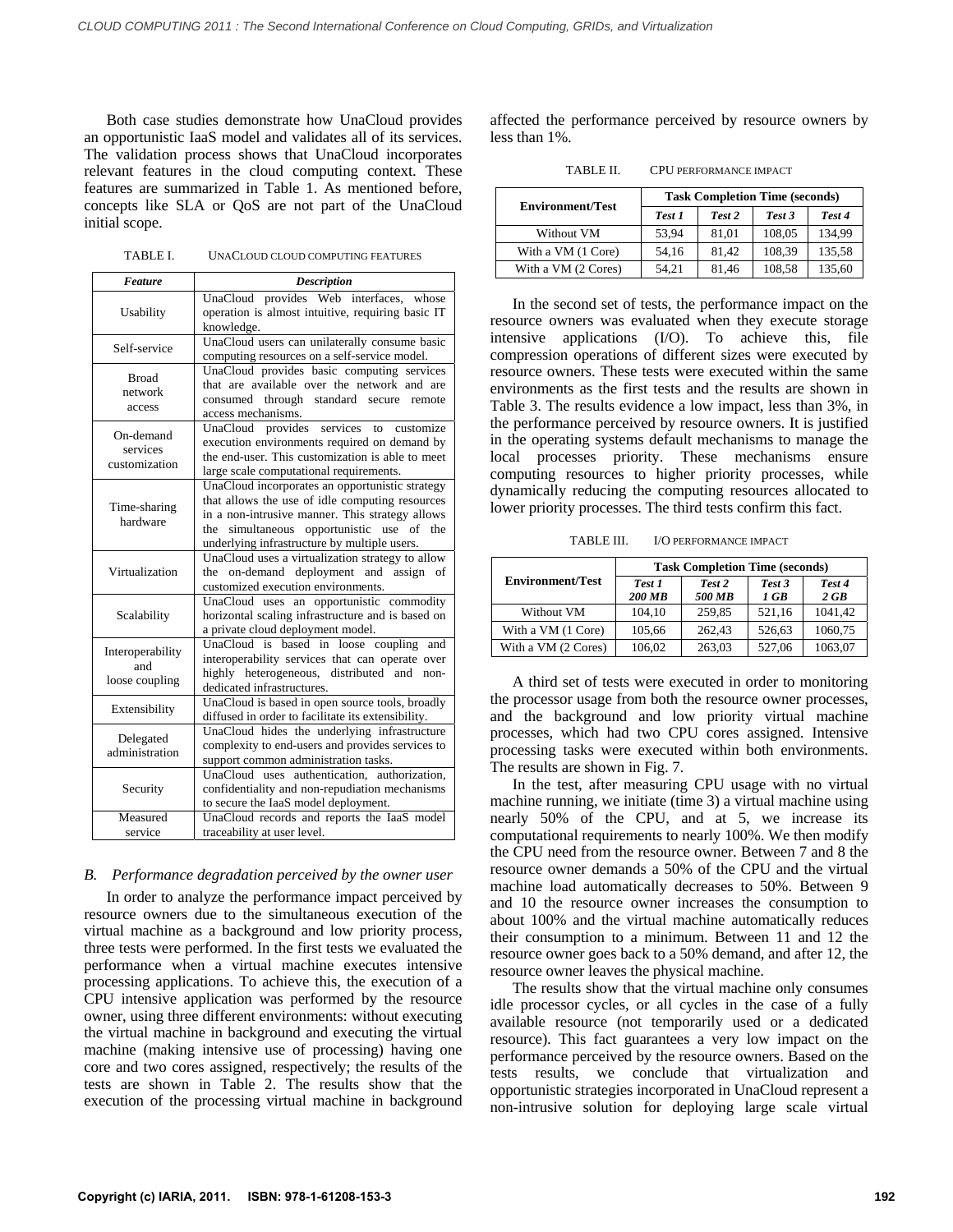infrastructures, encouraging the use of idle computing resources and providing an efficient solution to preexisting resources underutilization problem.



Figure 7. CPU usage for virtual machine and resource owner.

#### VI. CONCLUSIONS AND FUTURE WORK

UnaCloud is an opportunistic cloud computing IaaS model implementation, which provides at lower cost, basic computing resources (processing, storage and networking) to run arbitrary software, which include operating systems and applications. UnaCloud deals with the problems associated to the use of commodity, non-dedicated, distributed, and heterogeneous computing resources that are part of different administrative domains. To achieve this, we proposed an IaaS architecture based on two main strategies: a virtualization strategy to allow the on-demand deployment of customized execution environments and, an opportunistic strategy based on the validation and extension of DGVCS's design concepts to provide a commodity, non-dedicated, and heterogeneous underlying infrastructure.

Our IaaS architecture supposed a convergence between cloud computing paradigm and DGVCS's. The results not only demonstrate the convergence viability, but also offer promising opportunities to meet customized computational requirements thought the use of open source, low cost, extensible, interoperable, efficient, scalable and opportunistic IaaS model. In addition, UnaCloud represents an economically attractive solution for constructing and deploying large scale computing infrastructures, avoiding not only, underutilization of non-dedicated computational resources, but also financial investments in hardware and costs associated with physical space, temperature-controlled environment, maintenance process, etc.

UnaCloud cloud computing features are promising to reduce the development cycle and the generation of results time of any activity or project depending on the agile provision of computing resources, including academic, scientific and even commercial initiatives.

New challenges will have to be faced in order to improve the IaaS model offered: a requirement is to analyze how to guarantee statistic QoS, improving the best-effort scheme currently in use. Future work also includes UnaCloud extension to provide networking on-demand customization, creation of an API that allows that new services or applications can be incorporated to UnaCloud, compatibility with other type II hypervisors, PaaS and SaaS service models, and public, community and hybrid cloud computing deployment models. We also are preparing the UnaCloud solution as an Open Source project that will be released on 2012.

#### **REFERENCES**

- [1] R. Buyya, Y. Shin, and S. Venugopal, "Market-Oriented Cloud Computing: Vision, Hype, and Reality for Delivering IT Services as Computing Utilities," Proc. 10th IEEE International Conference on High Performance Computing and Communications, IEEE Press, 2008, pp. 5-13, doi:10.1109/HPCC.2008.172.
- [2] Carl Kesselman and Ian Foster, The Grid: Blueprint for a New Computing Infrastructure. Morgan Kaufmann Publishers, Nov. 1998.
- [3] P. Mell and T. Grance, "NIST Definition of Cloud Computing". National Institute of Standards and Technology (NIST), 2009.
- [4] M. Vouk, "Cloud computing Issues, research and implementations," Proc. 30th International Conference on Information Technology Interfaces, IEEE Press, 2008, pp. 31-40, doi:10.1109/ITI.2008.4588381.
- [5] R. Buyya, S. Pandey, and C. Vecchiola, "Cloudbus toolkit for marketoriented cloud computing," Lecture Notes in Computer Science, vol. 5931, 2009, pp. 24-44, doi:10.1007/978-3-642-10665-1\_4.
- [6] Google Trends Labs, "Cloud Computing", [Online], http://www.google.com/trends?q=cloud+computing&ctab=0
- [7] V. Cunsolo, S. Distefano, A. Puliafito, and M. Scarpa, "Applying Software Engineering Principles for Designing Cloud@Home," Proc. 10th IEEE/ACM International Conference on Cluster, Cloud and Grid Computing (CCGrid), May 2010, pp. 618-624, doi:10.1109/CCGRID.2010.76.
- [8] Amazon Web Services, LLC, "Amazon Elastic Compute Cloud (Amazon EC2)", [Online], http://aws.amazon.com/, Aug. 10, 2011.
- [9] Amazon Web Services, LLC, "Amazon Elastic Compute Cloud (Amazon EC2) ", [Online], http://aws.amazon.com/ec2, Aug. 10, 2011.
- [10] Amazon Web Services, LLC, "Amazon Simple Storage Service (Amazon S3) ", [Online], http://aws.amazon.com/s3, Aug. 10, 2011.
- [11] OpenNebula.org, [Online], http://opennebula.org, Aug. 10, 2011.
- [12] D. Nurmi, R. Wolski, C. Grzegorczyk, G. Obertelli, S. Soman, L. Youseff, and D. Zagorodnov, "The Eucalyptus open-source cloudcomputing system," Proc. 9th IEEE/ACM International Symposium on Cluster Computing and the Grid (CCGRID), IEEE Press, May 2009, pp. 124-131, doi:10.1109/CCGRID.2009.93.
- [13] Nimbus, [Online], http://workspace.globus.org/, Aug. 10, 2011.
- [14] J. Shoch and J. Hupp, "The "worm" programs-early experience with a distributed computation," Communications of the ACM, vol. 25, March 1982, pp. 172-180, doi: 10.1145/358453.358455.
- [15] M. Litzkow, M. Livny, and M. Mutka, "Condor A Hunter of Idle Workstations," Proc. 8th International Conference of Distributed Computing Systems, IEEE Press, June 1988, pp. 104-111, doi:10.1109/DCS.1988.12507.
- [16] Mersenne Research, Inc, "GIMPS: Great Internet Mersenne Prime Search", [Online], http://www.mersenne.org, Aug. 10, 2011.
- [17] D. Anderson, J. Cobb, E. Korpela, M. Lebofsky, and D. Werthimer, "SETI@home An Experiment in Public-Resource Computing," Communications of the ACM, vol. 45, Nov. 2002, pp. 56-61, doi:10.1145/581571.581573.
- [18] Distributed.Net, [Online], http://www.distributed.net, Aug. 10, 2011.
- [19] D. Anderson, "BOINC: A System for Public-Resource Computing and Storage," Proc. 5th IEEE/ACM International Workshop on Grid, IEEE Press, Nov. 2004, pp. 4-10, doi:10.1109/GRID.2004.14.
- [20] L. Sarmenta, S. Chua, P. Echevarria, J. Mendoza, R. Santos, S. Tan, and R. Lozada, "Bayanihan Computing .NET: Grid Computing with XML Web Services," Proc. 2nd IEEE/ACM International Symposium on Cluster Computing and the Grid, IEEE Press, 2002. pp. 434-435, doi:10.1109/CCGRID.2002.1017182.